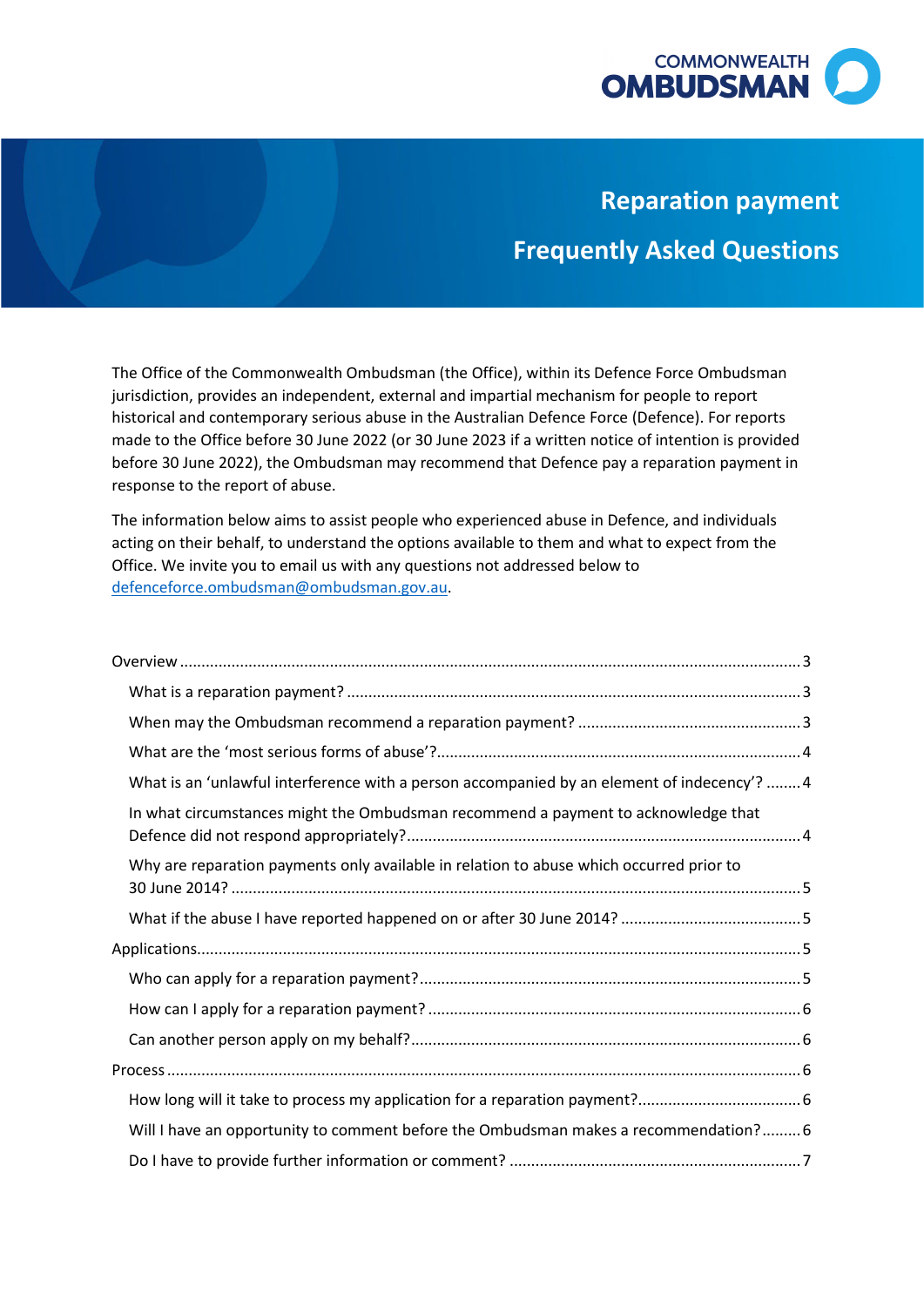| If I do wish to provide further information or comment, how do I provide it?7                                                                                                                                                                                                                        |  |
|------------------------------------------------------------------------------------------------------------------------------------------------------------------------------------------------------------------------------------------------------------------------------------------------------|--|
| Am I able to appeal or seek review of any final reparation payment recommendation?7                                                                                                                                                                                                                  |  |
|                                                                                                                                                                                                                                                                                                      |  |
|                                                                                                                                                                                                                                                                                                      |  |
|                                                                                                                                                                                                                                                                                                      |  |
| I have already received a payment in civil proceedings for abuse I suffered at Defence. Can I still                                                                                                                                                                                                  |  |
| Will a reparation payment affect my Centrelink or Department of Veterans' Affairs (DVA)                                                                                                                                                                                                              |  |
| Will a reparation payment be subject to cost recovery for Government health servicing?  8                                                                                                                                                                                                            |  |
|                                                                                                                                                                                                                                                                                                      |  |
|                                                                                                                                                                                                                                                                                                      |  |
| I received money from the Defence Abuse Response Taskforce (DART). Can I receive another                                                                                                                                                                                                             |  |
| If I receive a reparation payment from Defence as a result of a recommendation from the Defence<br>Force Ombudsman, how would this affect the outcomes I could access from the National Redress<br>Scheme arising from the Royal Commission into Institutional Responses to Child Sexual Abuse? . 10 |  |
| I received a redress payment from the National Redress Scheme. Can I receive another payment                                                                                                                                                                                                         |  |
| How might payments I have received through any other schemes affect a reparation payment?.11                                                                                                                                                                                                         |  |
| I received a payment for abuse I reported to the Ombudsman. Can I make a new report of abuse                                                                                                                                                                                                         |  |
|                                                                                                                                                                                                                                                                                                      |  |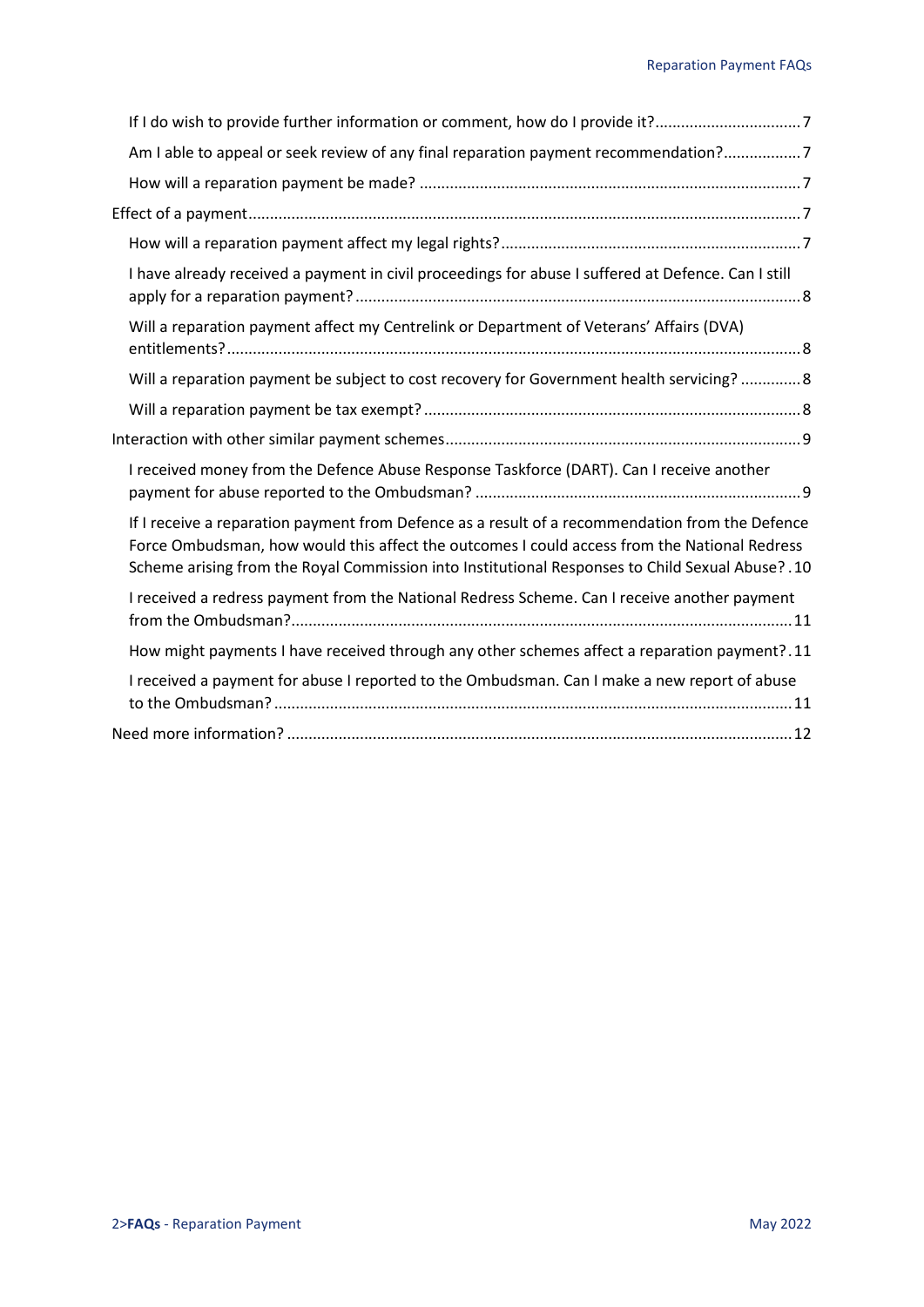# <span id="page-2-0"></span>**Overview**

 Since 1 December 2016, the Office has been able to accept reports of abuse from serving and former members of Defence, as well as civilians deployed on operations. We provide a confidential mechanism to report sexual abuse, serious physical abuse and serious bullying and harassment within Defence, for those who feel unable to access Defence's internal mechanisms.

The Ombudsman can also recommend that Defence make reparation payments in certain circumstances.

## <span id="page-2-1"></span>What is a reparation payment?

 A reparation payment is made to a person by Defence on behalf of the Australian Government, in acknowledgement that the most serious forms of abuse and/or sexual assault within Defence is wrong, it should not have occurred and that Defence, through its actions or inactions, created the circumstances which allowed this abuse to occur.

The purpose of a reparation payment is to:

- acknowledge that abuse can have a lasting and serious impact
- recognise that, in the past, Defence did not respond appropriately in many cases, and
- • acknowledge that mismanagement by Defence of verbal or written reports or complaints about abuse is unacceptable.

 financial injury, or loss or damage suffered by a person as a result of abuse. A reparation payment is not paid as compensation for any physical, psychological, emotional or

#### <span id="page-2-2"></span>When may the Ombudsman recommend a reparation payment?

 reparation payment in response to certain reports of serious abuse, if: Under the *Ombudsman Regulations 2017*, the Ombudsman can recommend that Defence make a

- the abuse occurred on or before 30 June 2014
- the Ombudsman is satisfied the report involves the most serious forms of abuse or sexual assault
- the person contacts the Ombudsman's Office **by 30 June 2022** and either:
	- o submits a report of abuse they experienced in Defence
	- they must then submit **by 30 June 2023**.  $\circ$  Provides written notification that they intend to submit a report of abuse, which

It is important to note that:

- • If you do not submit your report of abuse or an intention to report abuse **by 30 June 2022**, you cannot receive a reparation payment.
- • If you provide a written notification of your intention to submit a report of abuse, but do not submit your report **by 30 June 2023**, you will not be able to receive a reparation payment.
- • As reparation payments are limited to the most serious forms of abuse or sexual assault, not all reports of abuse will meet the threshold to receive a payment.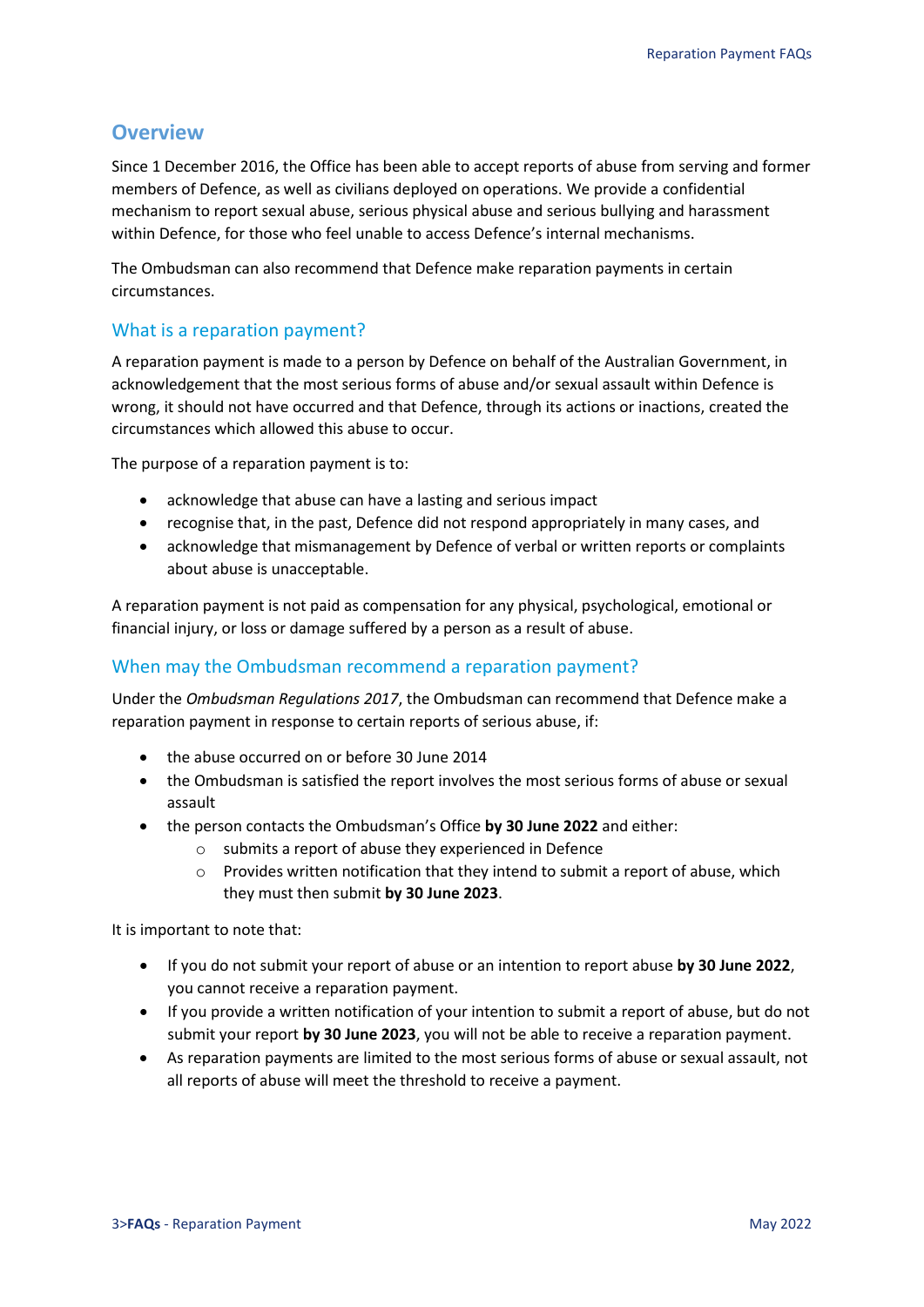The Ombudsman may recommend either:

- a payment of up to \$45,000 to acknowledge the most serious forms of abuse, or
- • a payment of up to \$20,000 to acknowledge other abuse involving unlawful interference accompanied by some element of indecency.

 If the Ombudsman recommends one of these payments, an additional payment of \$5,000 may also be recommended where the Ombudsman is satisfied that Defence did not respond appropriately to the incident of abuse.

 The maximum total payment the Ombudsman may recommend is \$50,000. However, this amount may be reduced in certain circumstances (see **Interaction with other similar payment schemes**  below).

 If Defence accepts our recommendation Defence makes the reparation payment to a reportee's designated account.

## <span id="page-3-0"></span>What are the 'most serious forms of abuse'?

 forms of abuse or sexual assault. The 'most serious forms of abuse' will ordinarily involve abuse The Australian Government established the reparation payment to acknowledge the most serious amounting to a campaign of targeted behaviour, by either an individual or multiple perpetrators or by higher ranking members, or resulting in serious physical injury.

 assault, or multiple incidents of abuse that, while individually may not meet the threshold, may collectively be assessed as constituting the most serious forms of abuse. The most serious forms of abuse may also include a single incident of very serious abuse or sexual

Factors that may influence the assessment of the seriousness of the abuse includes:

- the age of the complainant at the time of the abuse
- the position held by the alleged abuser
- the duration of the alleged abuse
- the gravity of the alleged conduct.

# <span id="page-3-1"></span> What is an 'unlawful interference with a person accompanied by an element of indecency'?

 The Australian Government also acknowledges other sexual or indecent assaults that may not be able to be characterised as the 'most serious forms of abuse'. This abuse may still involve element of indecency. Again, factors that may influence the assessment of the seriousness of the abuser, the duration of the alleged abuse and the gravity of the alleged conduct. a campaign of targeted behaviour, or may comprise a single incident of serious abuse with an abuse include the age of the complainant at the time of the abuse, the position held by the alleged

# <span id="page-3-2"></span> What are the circumstances where the Ombudsman might recommend a payment to acknowledge Defence did not respond appropriately?

Circumstances where the Ombudsman may recommend an additional payment could include where Defence failed to: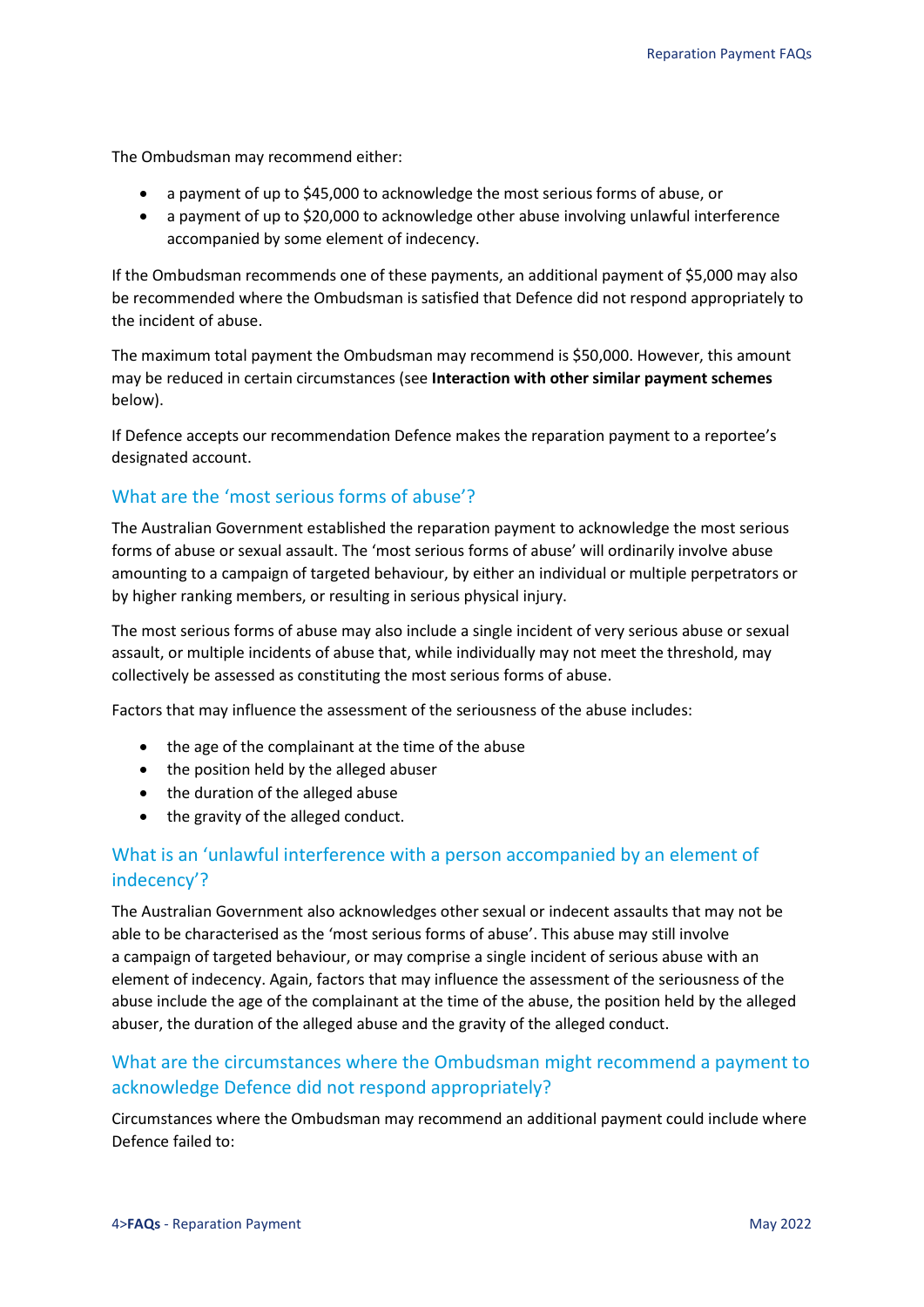- reasonably to have known that abuse would occur • take reasonable management action to prevent abuse occurring where it knew or ought
- knew or ought reasonably to have known abuse was occurring, or • take reasonable management action to stop abuse at the time it was occurring where it
- • respond appropriately where Defence knew abuse had occurred as a result of a report or complaint made about the abuse, or Defence ought otherwise to have known the abuse had occurred (for example by observation of unexplained injuries or irregular behaviour).

# <span id="page-4-0"></span> prior to 30 June 2014? Why are reparation payments only available in relation to abuse which occurred

The 'cut-off' date for reparation payments was a decision of the Australian Government, acknowledging the implementation of Defence reform activities.

 The Australian Government is of the view that 30 June 2014 represents a key date from which time people could have confidence in Defence's progress with reforming its culture, and in its ability to appropriately address complaints of abuse.

 While Defence's work towards positive changes to its culture and internal complaint mechanisms began during 2011, the Government acknowledged that reforms of this magnitude take time to implement. By 30 June 2014, key milestones had been achieved, including the adoption of *Pathway to Change* in March 2012, the introduction and maturing of the Sexual Misconduct Prevention and Response Office (SeMPRO) and progression of the *Re-thinking Systems of Review and Investigation*  initiatives from early 2014.

## <span id="page-4-1"></span>What if the abuse I have reported happened on or after 30 June 2014?

You may still report serious abuse to the Ombudsman but the Ombudsman cannot recommend Defence make a reparation payment.

 participation in the Restorative Engagement program are still available. Other responses to reports of serious abuse such as a counselling referral to Open Arms - Veterans & Families Counselling (formerly known as the Veterans and Veterans Families Counselling Service) or

# <span id="page-4-2"></span>**Applications**

# <span id="page-4-3"></span>Who can apply for a reparation payment?

 Former or serving members of the Australian Defence Forces may report serious abuse to the Ombudsman and apply for a reparation payment. In order to be eligible for a reparation payment however your report must be submitted before **30 June 2022.** 

 If you would like more time to submit a report which may be eligible for a reparation payment, you can submit an 'intent to report' notification. This is an email, with your contact details attached, If we receive this email before 30 June 2022, you will have until 30 June 2023 to submit a report which states that you intend to submit a report of abuse before 30 June 2023. which may be eligible for a reparation payment.

**Remember:** To receive a payment under the Scheme, you must contact the Ombudsman's Office by **30 June 2022** and either:

• Submit your report of abuse you experienced in Defence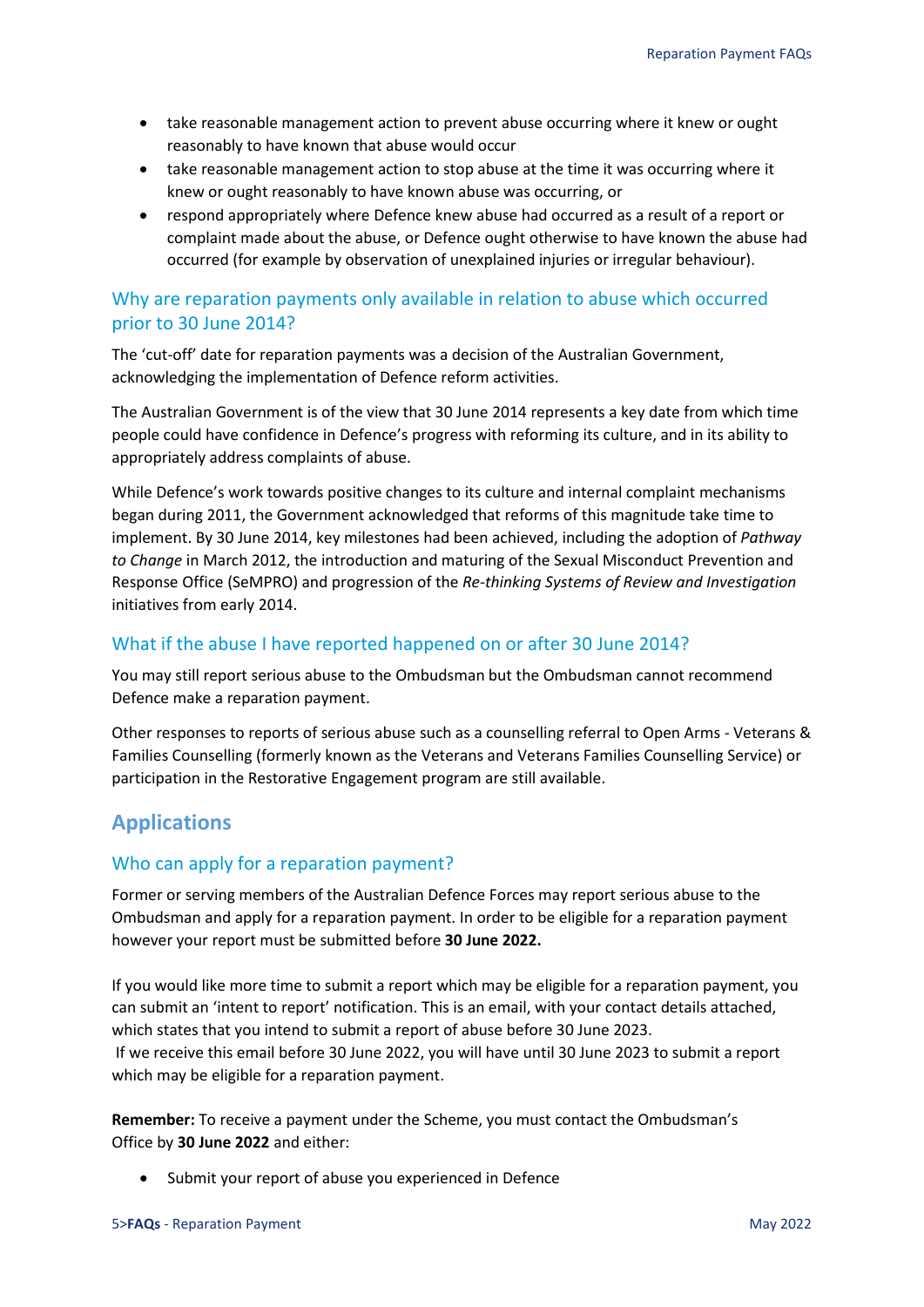• Provide written notification that you intend to submit a report of abuse, which you must then submit by **30 June 2023**.

 If you do not submit your report of abuse or an intention to report abuse by 30 June 2022, your report will be assessed but it cannot result in a recommendation for a reparation payment.

 If you provide a written notification that you intend to submit a report of abuse, but do not submit your report by **30 June 2023**, your report will be assessed but it cannot result in a recommendation for a reparation payment.

 A person may only apply for a reparation payment once. There is no requirement to have legal representation to apply for a reparation payment.

### <span id="page-5-0"></span>How can I apply for a reparation payment?

the form of a statutory declaration and is available on our [website.](https://www.ombudsman.gov.au/How-we-can-help/australian-defence-force/reporting-abuse-in-defence) To apply for a reparation payment, you will need to complete a Reporting Abuse Form, which is in

We may contact you in relation to your report and you may also be asked to provide further information or clarification where required.

#### <span id="page-5-1"></span>Can another person apply on my behalf?

 *for another person to act on my behalf* form, which can be accessed on our [website.](http://www.ombudsman.gov.au/__data/assets/pdf_file/0018/24408/obo_form.pdf) Yes. You may authorise another person to deal with us on your behalf, by completing our *Permission* 

Please note you will still need to make the statutory declaration yourself.

#### <span id="page-5-2"></span>**Process**

#### <span id="page-5-3"></span>How long will it take to process my application for a reparation payment?

 When you make a report of abuse in Defence, how long the assessment process takes will vary on which era the abuse occurred in, what service it pertains to, and whether external parties were depending on the nature and extent of the report, and the information provided. It may also depend involved.

 The assessment process requires information be provided from Defence. This part of the process usually takes 16 to 28 weeks, but may be longer depending on whether further information needs to be requested. Assessments are usually finalised within 12-18 months of the report being submitted. If the process is expected to take longer than this, your Ombudsman Liaison Officer will let you know.

# <span id="page-5-4"></span>Will I have an opportunity to comment before the Ombudsman makes a recommendation?

 We provide people reporting abuse the opportunity to provide any comments or further information on our preliminary view of a recommendation (unless the preliminary view is to recommend a payment of \$50,000, in which case it is finalised and sent directly to Defence). Any comments or further information should be provided within 28 days.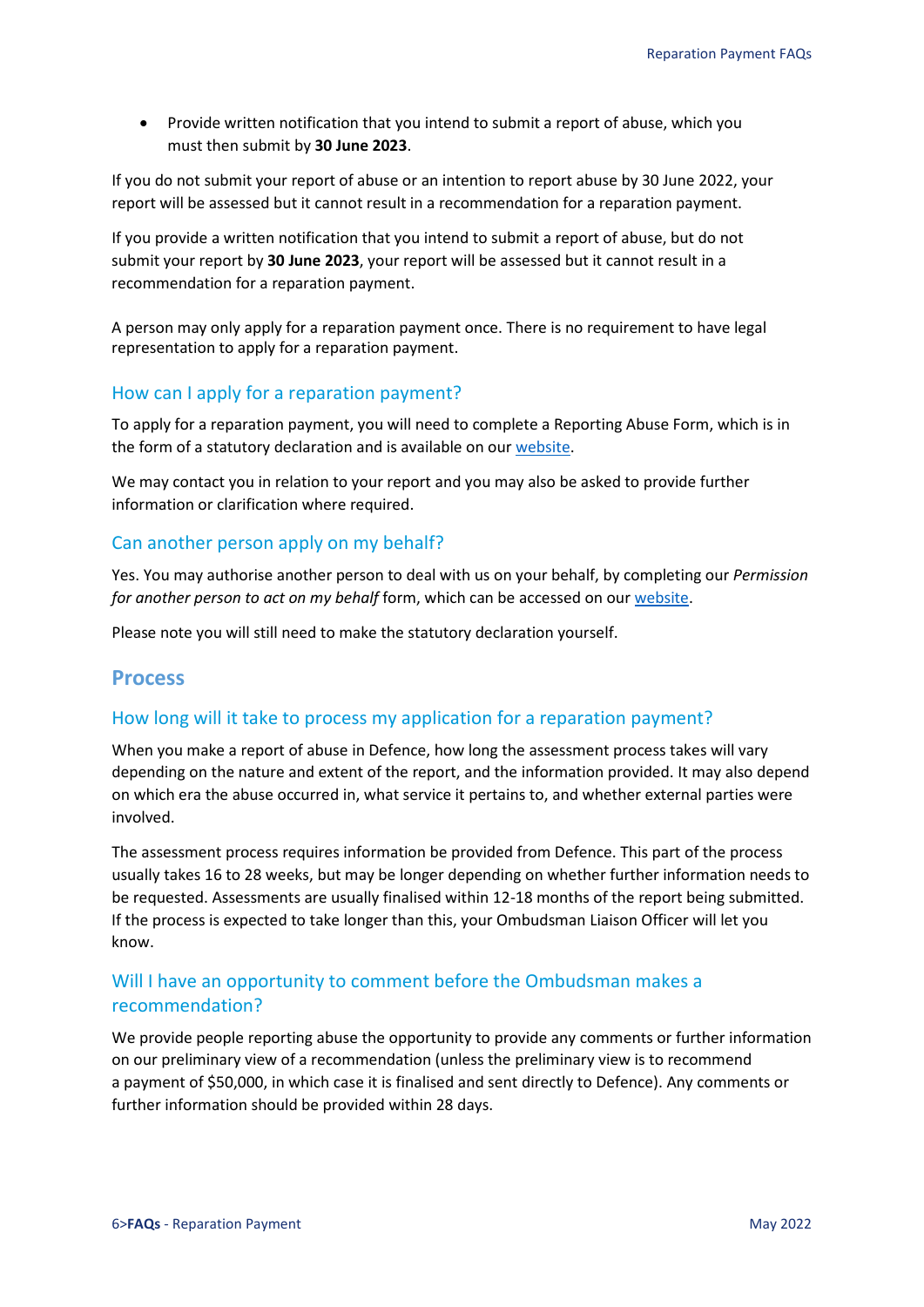## <span id="page-6-0"></span>Do I have to provide further information or comment?

 final recommendation is made about a reparation payment. However, any comments or further information you provide about your report will be taken into account by the Ombudsman before a It is not compulsory to provide any comments or further information within the 28 days before a final recommendation is made. If the additional information you provide relates to a significant new incident of abuse not previously disclosed or assessed by this Office**, you may be** required to submit a new report of abuse.

If you do not provide any further information, our preliminary assessment will likely become our final recommendation.

## <span id="page-6-1"></span>If I do wish to provide further information or comment, how do I provide it?

 You can provide further information about the abuse you experienced in a completed compare information you have given us with any new information you would like to provide. statutory declaration form, which we will send you with our preliminary view. This is so you can

compare information you have given us with any new information you would like to provide.<br>Any comments on our preliminary view should be provided to us in writing, but does not need to take the form of a statutory declaration.

 Any further information or comments should be provided within 28 days. If you have any questions about the process or response, please contact your Ombudsman Liaison Officer.

 Eighty per cent of review requests should be finalised within 5 months of the request for review Ombudsman Liaison Officer. being received. If the process is expected to take longer than this, you will be updated by your

# <span id="page-6-2"></span>Am I able to appeal or seek review of any final reparation payment recommendation?

 You can apply to the Federal Circuit Court or Federal Court for a review of the way in which we made the decision to recommend (or not) that a reparation payment be made.

This is **not** an opportunity for a fresh look at whether a reparation payment should be recommended, and if so, in what amount, but only whether we acted lawfully and with due process in making our recommendation.

You should seek advice from a registered legal practitioner such as a solicitor, before deciding to pursue court action.

#### <span id="page-6-3"></span>How will a reparation payment be made?

 payment will be made. The Ombudsman will write to Defence with any final recommendations for a reparation payment. Once Defence has received a recommendation for a reparation payment, it will check that the payment complies with the *Public Governance, Performance and Accountability Act 2013* and if so, a

# <span id="page-6-4"></span>**Effect of a payment**

#### <span id="page-6-5"></span>How will a reparation payment affect my legal rights?

Receiving a reparation payment does not affect your legal rights, entitlements or benefits.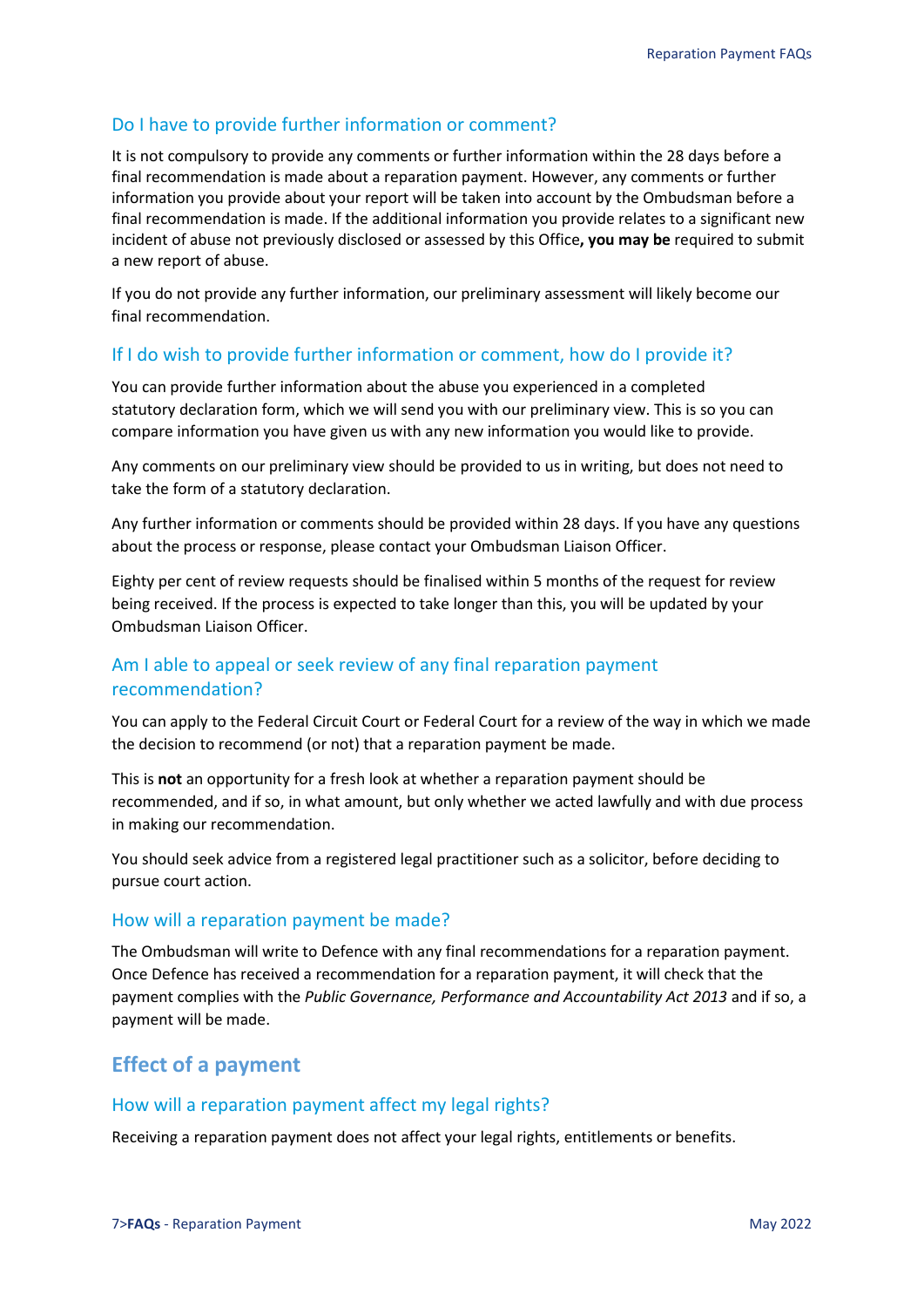the Commonwealth or for any injury, disease or impairment, a court or tribunal may take any reparation payment you have received into account in assessing damages or compensation in the While a reparation payment is not paid as compensation for any possible legal liability on the part of future.

# <span id="page-7-0"></span> I have already received a payment in civil proceedings for abuse I suffered at Defence. Can I still apply for a reparation payment?

Yes. You may apply for a reparation payment if you have received a payment from civil proceedings for abuse suffered at Defence.

# <span id="page-7-1"></span> Will a reparation payment affect my Centrelink or Department of Veterans' Affairs (DVA) entitlements?

 No. A reparation payment is an 'exempt lump sum' for the purposes of income testing under the  *Social Security Act 1991* and the *Veterans' Entitlements Act 1986*. This means that a reparation payment is not counted as income for the purpose of working out any entitlement to social security benefits, DVA income support, or payments under the ABSTUDY Scheme or Assistance for Isolated Children Scheme.

However, any ongoing income generated by your reparation payment, such as interest, will not be exempt from the income test.

 Entitlement to government benefits may be affected by the level of your assets. If a reparation investment or asset may be taken into account as an asset for the purpose of calculating the payment is invested, or used to purchase an asset (like a car or an investment property), the entitlement. Any impact on an entitlement depends on individual circumstances.

 currently receiving, or anticipate applying for, please contact Centrelink on **132 468** (for social If you have any questions about how a reparation payment could impact any entitlements you are security payments) or DVA on **1300 735 464** (for DVA income support payments).

# <span id="page-7-2"></span>Will a reparation payment be subject to cost recovery for Government health servicing?

 No. Reparation payments will not be subject to any cost recovery for government health servicing under Medicare or DVA.

#### <span id="page-7-3"></span>Will a reparation payment be tax exempt?

Yes. This also means that:

- receiving a reparation payment will not impact on your entitlement to family assistance benefits, paid parental leave or the Commonwealth Seniors Health Card
- reparation payments will not be taken into account as income for the purposes of parental means testing or certain payments for young people, including Youth Allowance and ABSTUDY, and
- reparation payments will not be included in Adjusted Taxable Income for child support purposes.

 be taxed. If you would like further information or advice, you can contact the Department of Human It is important to note that any income generated by your reparation payment, such as interest, will Services on **131 272** or the Australian Taxation Office on **132 861**.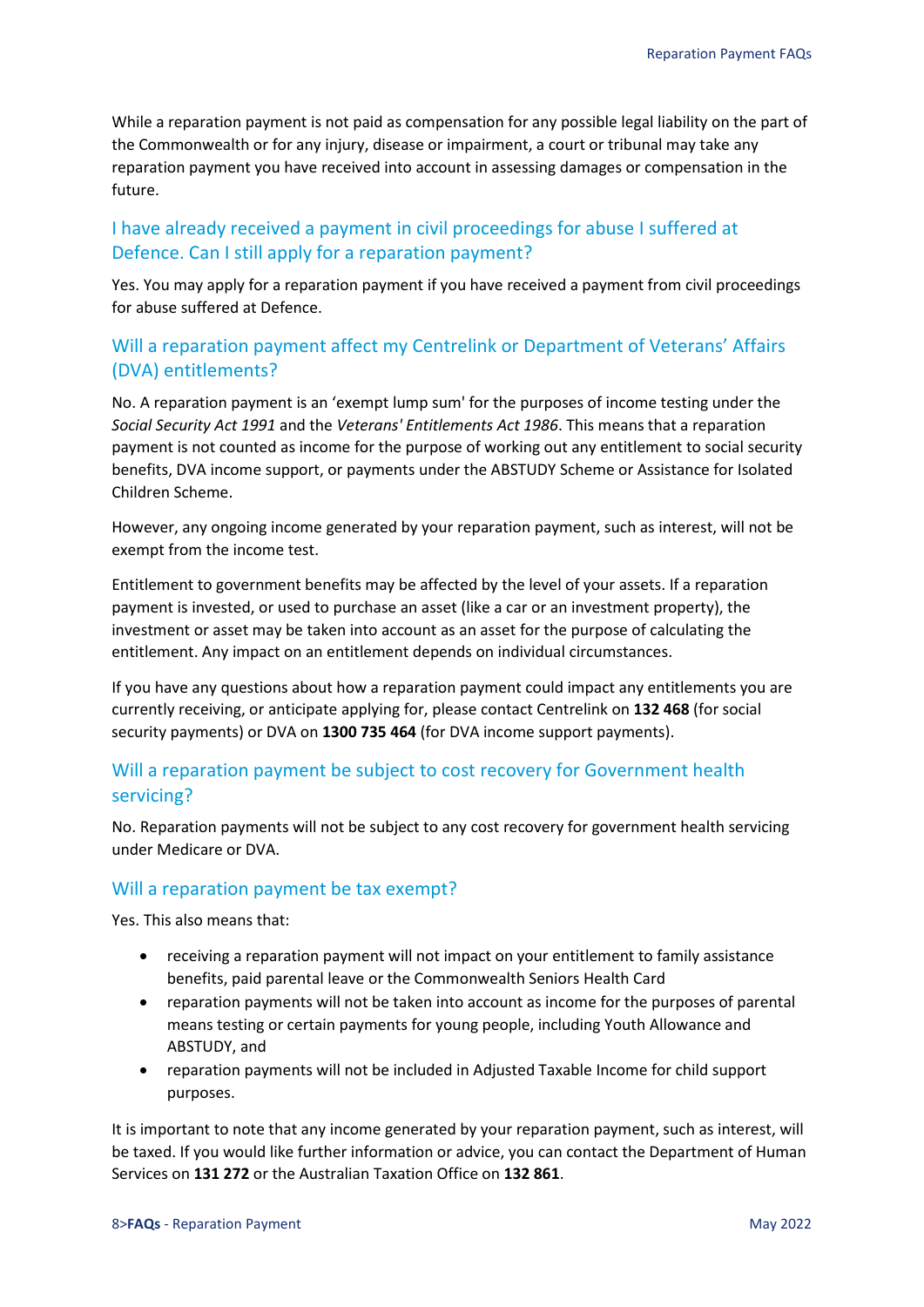# <span id="page-8-0"></span>**Interaction with other similar payment schemes**

# <span id="page-8-1"></span>I received money from the Defence Abuse Response Taskforce (DART). Can I receive another payment for abuse reported to the Ombudsman?

 The Ombudsman may not consider a report of abuse if it relates to the same, or substantially the same, incident/s reported to the DART.

 If a **new** incident of abuse is reported to the Ombudsman, we will assess it in accordance with our usual processes. However, the Ombudsman **cannot** recommend that a person receive more than \$50,000 combined from both the DART and the Ombudsman. This reflects that the maximum payment a person can receive under either scheme is \$50,000, and a person should not benefit from the interaction of the two schemes.

This means that if a person received \$50,000 from the DART, no payment will be recommended by the Ombudsman. If a person received less than \$50,000, the Ombudsman will apply the following principles:

- Any recommended payment for abuse will be reduced by any payment for abuse received from the DART.
- • If this reduction otherwise takes the recommended payment below \$0, no payment will be recommended by the Ombudsman.
- further incident was also mismanaged by Defence. • If a person received a mismanagement payment of \$5,000 from the DART, the Ombudsman will not recommend that a person receive another mismanagement payment, even if the

The following examples may assist to illustrate different scenarios.

#### *Example 1*

 matter is not considered further by the Ombudsman and **no payment is recommended**. A person reported abuse to the DART and then reports the same abuse to the Ombudsman. The

#### *Example 2*

A person reported abuse to the DART and received a \$50,000 reparation payment. The person reports a separate incident of abuse to the Ombudsman and the report is assessed as within jurisdiction. **No payment is recommended**.

#### *Example 3*

 A person reported abuse to the DART and received a reparation payment of \$30,000. The person reports a separate incident of abuse to the Ombudsman and the report is assessed as within jurisdiction.

 The Ombudsman's preliminary view is to recommend a payment of \$45,000 in recognition of the most serious form of abuse, and \$5,000 in recognition that the abuse was mismanaged by Defence.

 paid by the DART = \$15,000; plus additional \$5,000 for mismanagement = \$20,000). The Ombudsman **recommends a payment of \$20,000** for the abuse (\$45,000 minus \$30,000 already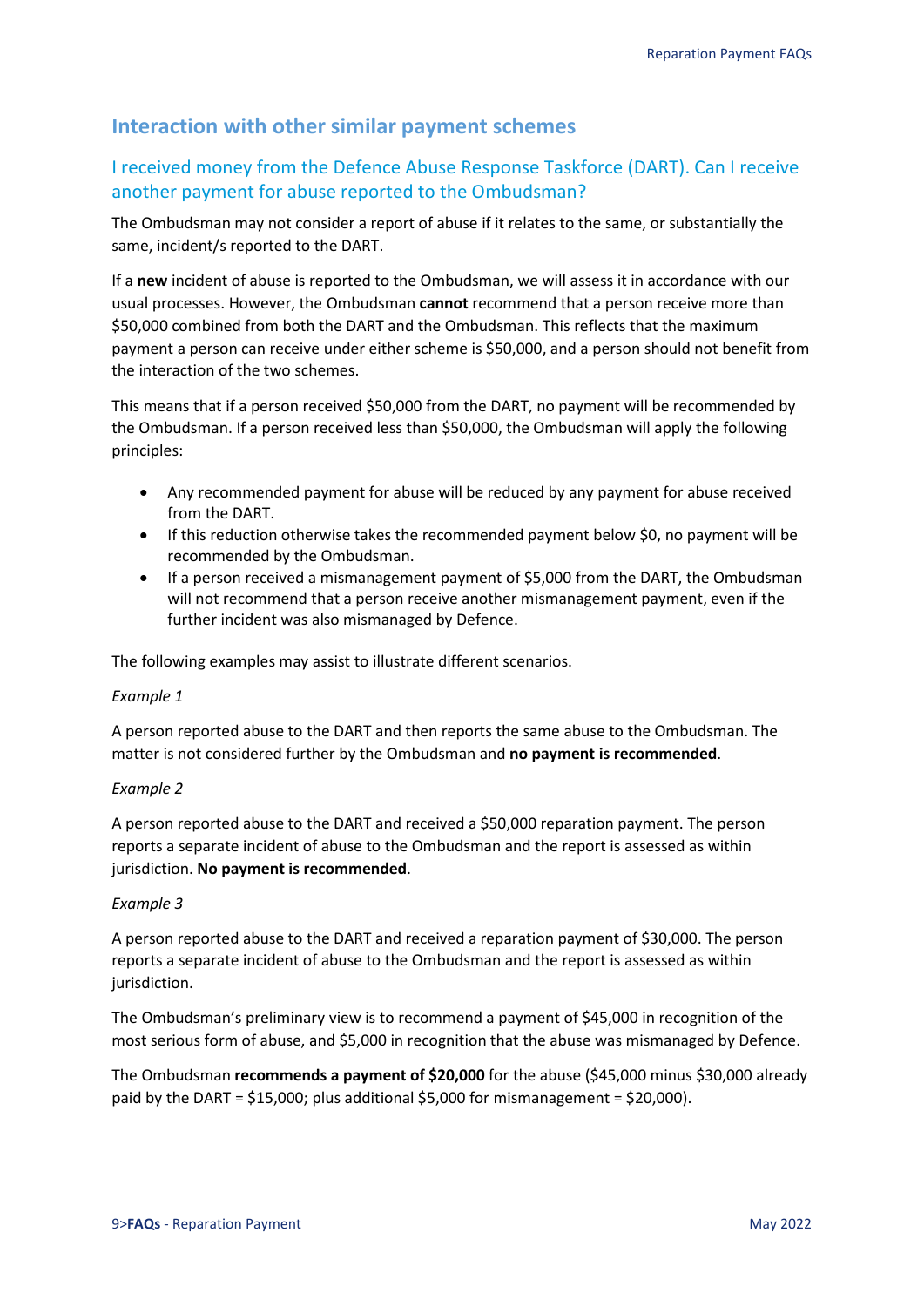#### *Example 4*

 A person reported abuse to the DART and received a reparation payment of \$20,000, comprised of \$15,000 in recognition of the abuse and \$5,000 in recognition of Defence mismanagement. The person reports a separate incident of abuse to the Ombudsman and the report is assessed as within jurisdiction.

 latter incident as abuse comprising an unlawful interference with the person involving an element of The Ombudsman's preliminary view is to recommend a payment of \$20,000, in recognition of the indecency. Although the Ombudsman considers the second incident was also mismanaged by Defence, a second mismanagement payment is not recommended.

 paid by the DART = \$5,000; no separate mismanagement payment as this was paid by the DART). The Ombudsman **recommends a payment of \$5,000** for the abuse (\$20,000 minus \$15,000 already

#### *Example 5*

 \$30,000 in recognition of the abuse and \$5,000 in recognition of Defence mismanagement. The person reports a separate incident of abuse to the Ombudsman and the report is assessed as within A person reported abuse to the DART and received a reparation payment of \$35,000, comprised of jurisdiction.

 The Ombudsman's preliminary view is to recommend a payment of \$20,000, in recognition of the latter incident as abuse comprising an unlawful interference with the person involving an element of indecency. Although the Ombudsman considers the second incident was also mismanaged by Defence, a second mismanagement is not recommended.

The Ombudsman **does not recommend any payment** for the abuse (\$20,000 minus \$30,000 already paid by the DART = less than \$0; no separate mismanagement payment as this was paid by the DART).

#### *Example 6*

 A person reported abuse to the DART and received a reparation payment of \$30,000 in recognition separate incident of abuse to the Ombudsman and the report is assessed as within jurisdiction. of the abuse, without a payment in recognition of Defence mismanagement. The person reports a

 The Ombudsman's preliminary view is to recommend a payment of \$20,000, in recognition of the latter incident as abuse comprising an unlawful interference with the person involving an element of indecency, and an additional \$5,000 in recognition the second incident was mismanaged by Defence.

 paid by the DART = less than \$0; plus additional \$5,000 for mismanagement = \$5,000). The Ombudsman **recommends a payment of \$5,000** for the abuse (\$20,000 minus \$30,000 already

<span id="page-9-0"></span>If I receive a reparation payment from Defence as a result of a recommendation from the Ombudsman, how would this affect the outcomes I could access from the National Redress Scheme arising from the Royal Commission into Institutional Responses to Child Sexual Abuse?

 Any monetary payment a person may otherwise receive from the National Redress Scheme will be reduced by any prior monetary payment a person has received in relation to the same abuse.

For further information, please visit the Scheme's website: [https://www.nationalredress.gov.au/](https://www.nationalredress.gov.au).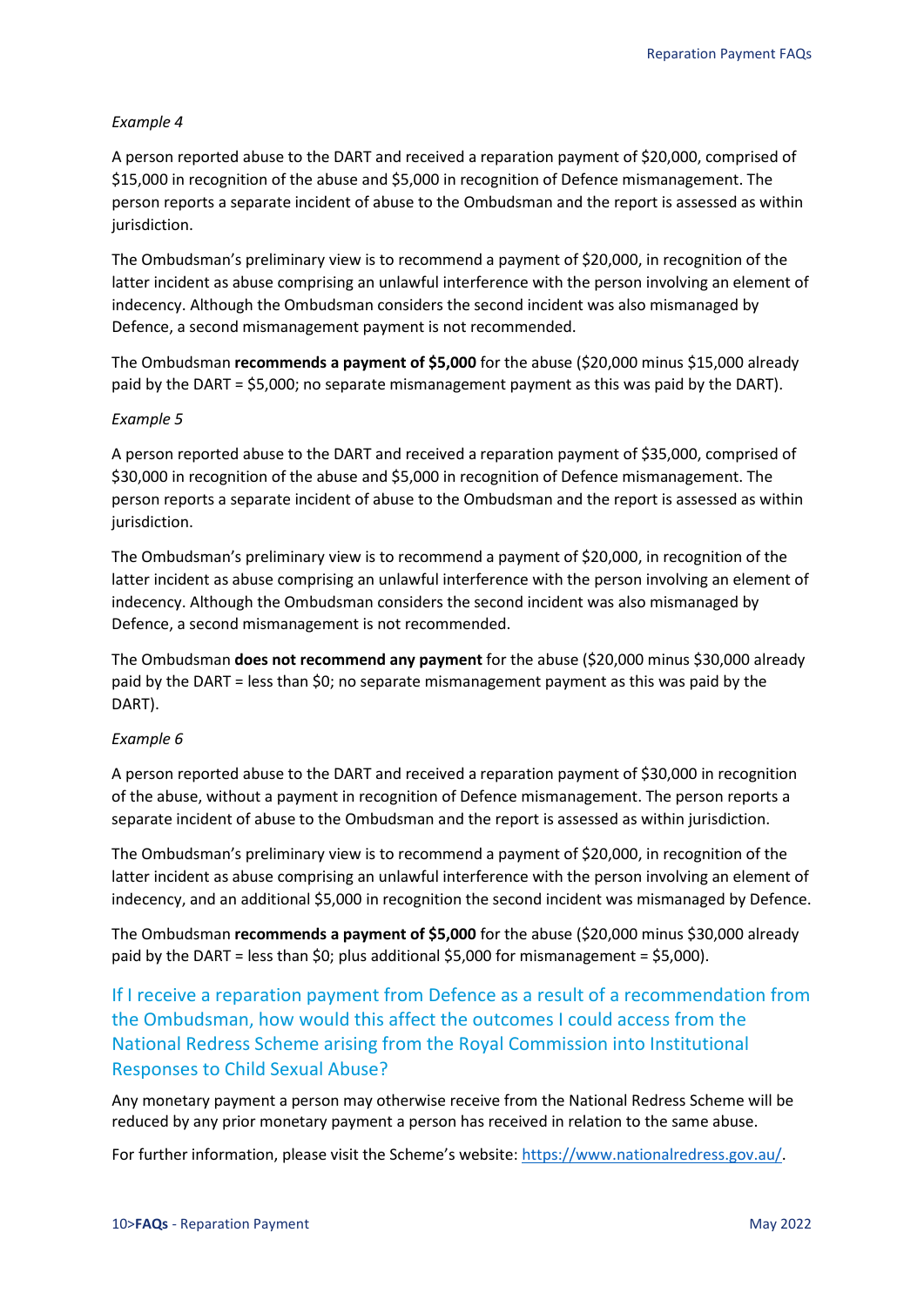# <span id="page-10-0"></span>I received a redress payment from the National Redress Scheme. Can I receive another payment from the Ombudsman?

If a person has received a payment from the National Redress Scheme to acknowledge the abuse they experienced as a minor in Defence, this *may* affect any reparation payment considered by the Ombudsman for recommendation to Defence, depending on what incidents have been reported and the age of the person at the time of the abuse.

The Explanatory Statement to the *Ombudsman Amendment (Functions of the Defence Force Ombudsman) Regulations 2017* provides for the offsetting of payments from other relevant government schemes, in addition to the DART. The Office will consider the circumstances particular to each report on a case-by-case basis. Factors we will take into consideration include whether the abuse reported to the National Redress Scheme was the same as that reported to the Office, and the amount of money previously received by a person under the National Redress Scheme in recognition of this abuse.

# <span id="page-10-1"></span>How might payments I have received through any other schemes affect a reparation payment?

 How any payments other than those outlined above might affect a reparation payment will be You must tell us if you have received any payment (other than DVA benefits) relating to the abuse. considered on a case-by-case basis.

# <span id="page-10-2"></span> report of abuse to the Ombudsman? I received a payment for abuse I reported to the Ombudsman. Can I make a new

The Ombudsman may **not** consider a report of abuse if it relates to the same incident/s as were previously reported.

 If a **new** incident of abuse is reported to the Ombudsman, we will assess it in accordance with our usual processes. However, the Ombudsman **may not** recommend that a person receive more than \$50,000 combined from both the DART and the Ombudsman. This reflects that the maximum payment a person can receive under the Defence Reparation Scheme is \$50,000.

 will be recommended by the Ombudsman for the second report of abuse. If a person received less This means that if a person received \$50,000 from abuse reported to the Ombudsman, no payment than \$50,000, the Ombudsman will apply the following principles:

- Any recommended payment for abuse will be reduced by any payment for abuse already received
- • If this reduction otherwise takes the recommended payment below zero, no payment will be recommended by the Ombudsman
- • If a person received a mismanagement payment of \$5,000, the Ombudsman will not recommend that a person receive another mismanagement payment, even if the further incident was also mismanaged by Defence.